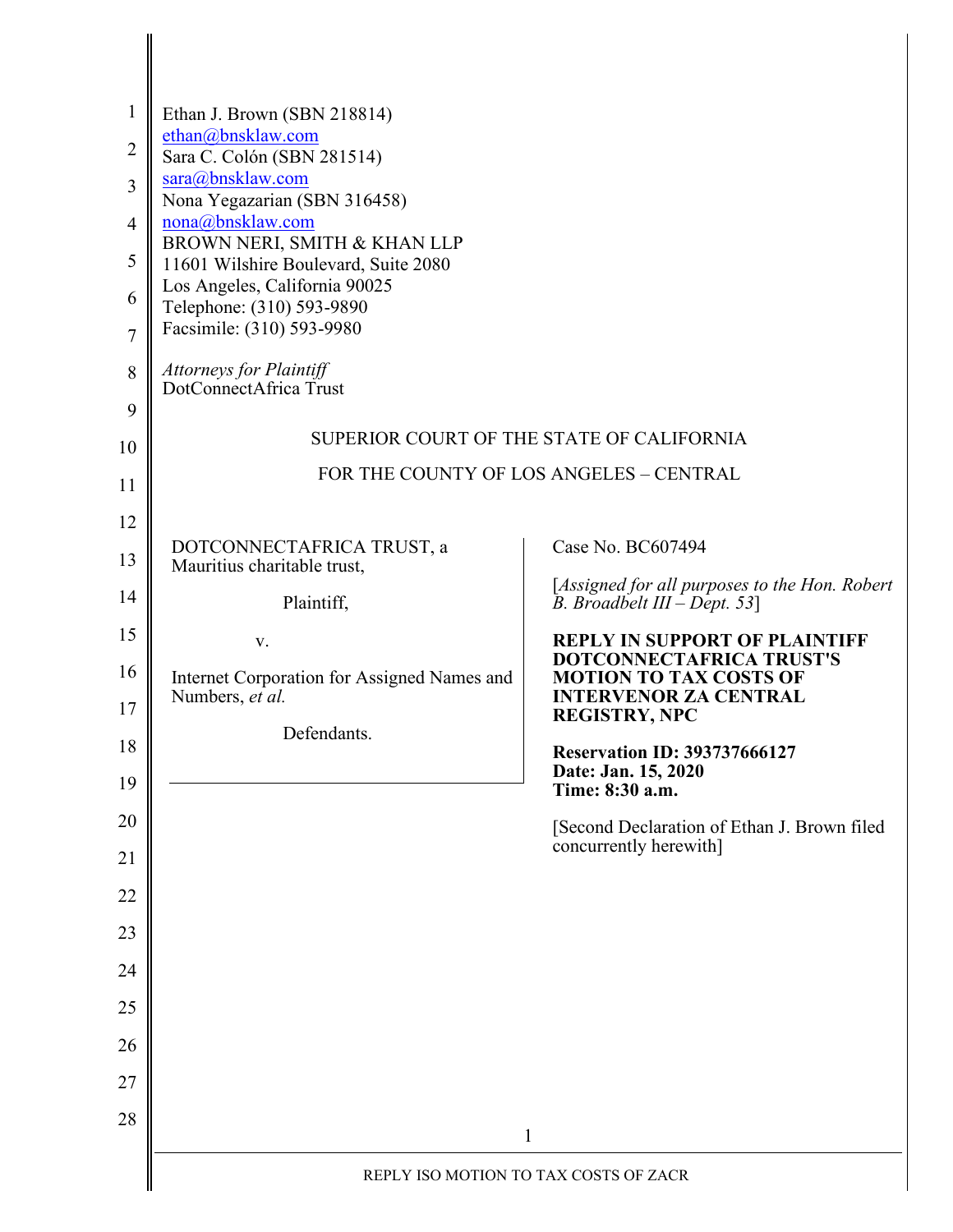1 2

#### **MEMORANDUM OF POINTS AND AUTHORITIES**

#### **I. INTRODUCTION**

3 4 5 Intervenor ZA Central Registry, NPC ("ZACR") seeks to recover over \$47,096.37 in costs under Cal. Code Civ. Proc. §1032 et seq, most of which it is not entitled to, are not expressly allowed by §1032 et seq; and/or are not allowed as discretionary costs under § 1033.5.

6 7 8 For example, ZACR seeks costs for unallowable deposition costs and costs associate with the electronic hosting of documents, among others costs that were clearly incurred as a convenience or benefit to the conduct of the litigation, rather than reasonably necessary costs.

9 10 11 ZACR has failed to show that many of these costs are allowable, and if they are allowable, that the amounts it seeks are reasonable and necessary. Therefore, DCA's motion to tax should be granted.

12

#### **II. STANDARD OF REVIEW**

13 14 15 16 17 18 19 20 21 22 California law recognizes three types of litigation costs: (1) allowable; (2) disallowable; and (3) discretionary. Code Civ. Proc. § 1033.5, subds. (a), (b), (c)(4). For allowable and discretionary costs to be recoverable, they must be both "reasonably necessary to the conduct of the litigation rather than merely convenient or beneficial to its preparation" and "reasonable in amount." Code Civ. Proc. § 1033.5 (c)(2-3). If specifically allowable under section 1033.5, the party challenging the costs has the burden of showing that the costs sought are not reasonable or necessary. However, if the costs not specifically allowable are objected to, then the burden of proof lies with the requesting party to demonstrate that the costs were necessary and reasonable. *Ladas v. Cal. State Automobile Assn.* (1993) 19 Cal.App.4th 761, 774. Whether a cost is reasonable is a question of fact. *Lubetzky v. Friedman* (1991) 228 Cal.App.3d 35, 39. DCA respectfully requests that the Court tax ZACR's costs as set forth below.

23

25

# 24

### **III. ARGUMENT**

### **A. ZACR Cannot Recover Deposition Costs It Claims**

1 26 27 28 ZACR claims costs for a total of 12 depositions – three of which neither it nor DCA noticed and took. Moreover, the remainder of the costs claimed are ambiguous and vague because they are inconsistent with the costs claimed by ICANN for transcript copies of the same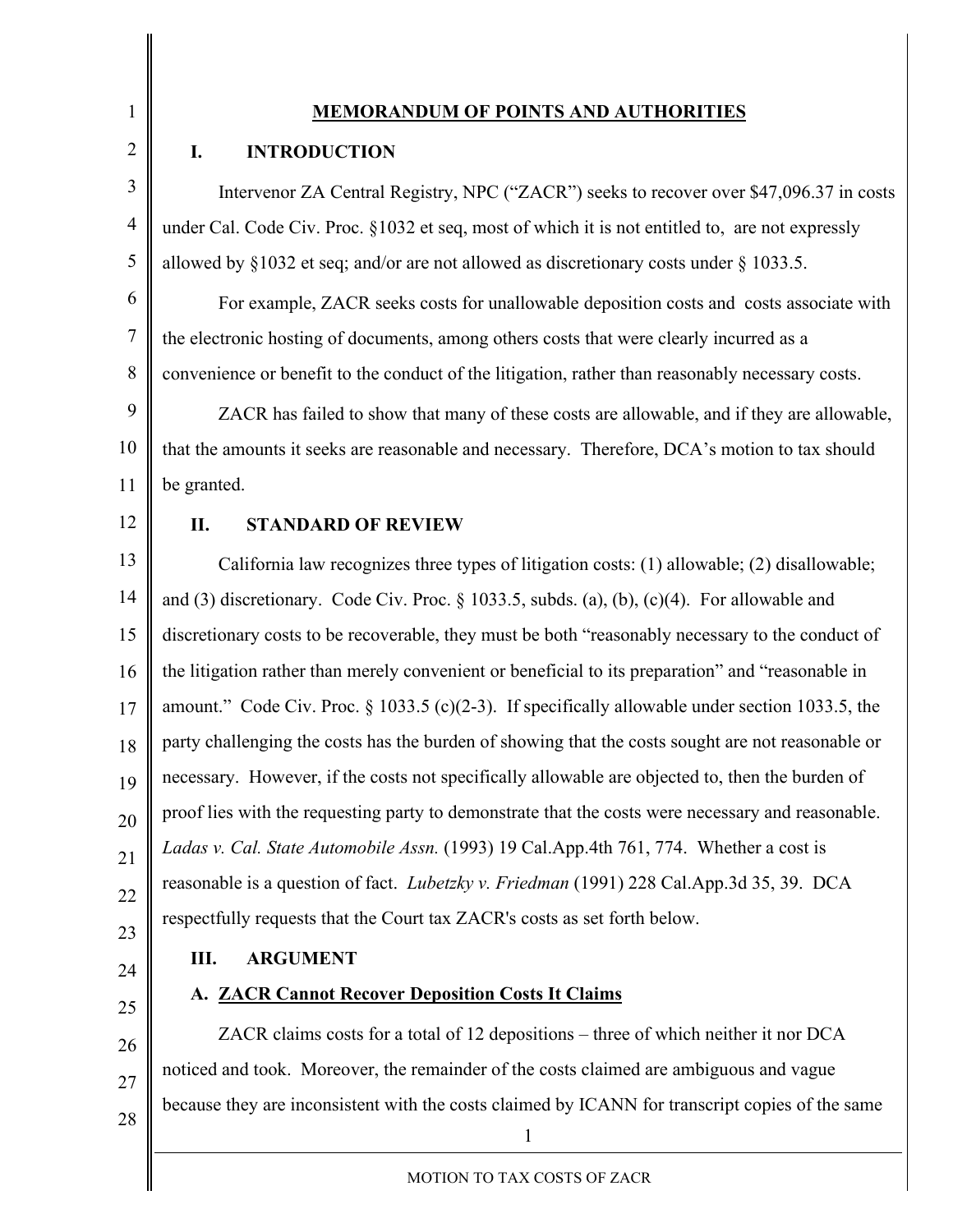depositions, though they should be the same<sup>[1](#page-2-0)</sup>.

1

2

3

4

5

6

7

The only instances were ZACR can claim costs are for taking, video recording, and transcribing depositions that are in instances of necessary depositions noticed by ZACR, and one copy of depositions taken by DCA. Code Civ. Proc. § 1033.5 (a)(3)(A). Consequently, ZACR cannot requests costs associated with depositions noticed and taken by ICANN. Therefore, costs associated with the depositions of Sophia Bekele and Erastus JO Mwencha cannot be recovered. *See* ZACR Memorandum of Costs ("ZACR MOC"), Attachment A, at p. 8. Nothing in the Code of Civil Procedure indicates that it does not contemplate multi-party litigation as ZACR claims.

Next, the remaining costs claimed for depositions by ZACR are vague and ambiguous and/or unnecessary for ZACR in the conduct of the litigation. ZACR has not met its burden to establish that such costs were necessary and reasonable. These costs are rather merely convenient or beneficial to its preparation. All but the depositions of Lucky Masilela and Neil Dundas, were depositions of either ICANN witnesses or DCA witnesses, or third-party witnesses related thereto. These depositions were not necessary for ZACR, but merely beneficial. ZACR did not defend the deponents in these depositions. ZACR did not ask questions at any of the listed depositions in its MOC. As an intervener, ZACR did not have any claims against either ICANN or DCA and did not have any claims against it. Though it may have had an interest in the final outcome of the case, its participation in the depositions was merely beneficial, and not reasonably necessary to the conduct of the litigation. Therefore, costs associated with the depositions of Chehade, McFadden, Silber, Brigety, Crocker, and Nguyen, totaling \$9,506.37 should be taxed. Lastly, travel costs to Cape Town, South Africa associated with the depositions of ZACR witnesses Neil Dundas and Lucky Masilela must be taxed as unreasonably and excessive, as they account for business class tickets and stays at expensive hotels, for which DCA is not required to pay. Code Civ. Proc. § 1033.5 (c)(e); *Thon v. Thompson* (App. 4 Dist. 1994) 35 Cal.Rptr.2d 346 (Holding that travel expenses sought by prevailing party for expenses incurred by its out-ofcounty attorneys in attending deposition in county of jurisdiction, would be limited to costs of 8 9 10 11 12 13 14 15 16 17 18 19 20 21 22 23 24 25 <sup>1</sup> Costs claimed by ICANN and costs claimed by ZACR in their respective cost

<span id="page-2-0"></span>26 27 28 memoranda are inconsistent for the same transcripts, though they should be the same. As such, it is unclear what the actual costs of certain transcript copies are. For example, both ICANN and ZACR claim transcribing costs for Mr. Fadi Chehadi in the sums of \$1,087.75 and \$860.55 respectively. *Compare* ZACR MOC, Attachment A at p. 8 *with* ICANN MOC, Attachment A at p. 2. Neither ZACR nor ICANN have clarified all the inconsistencies.

2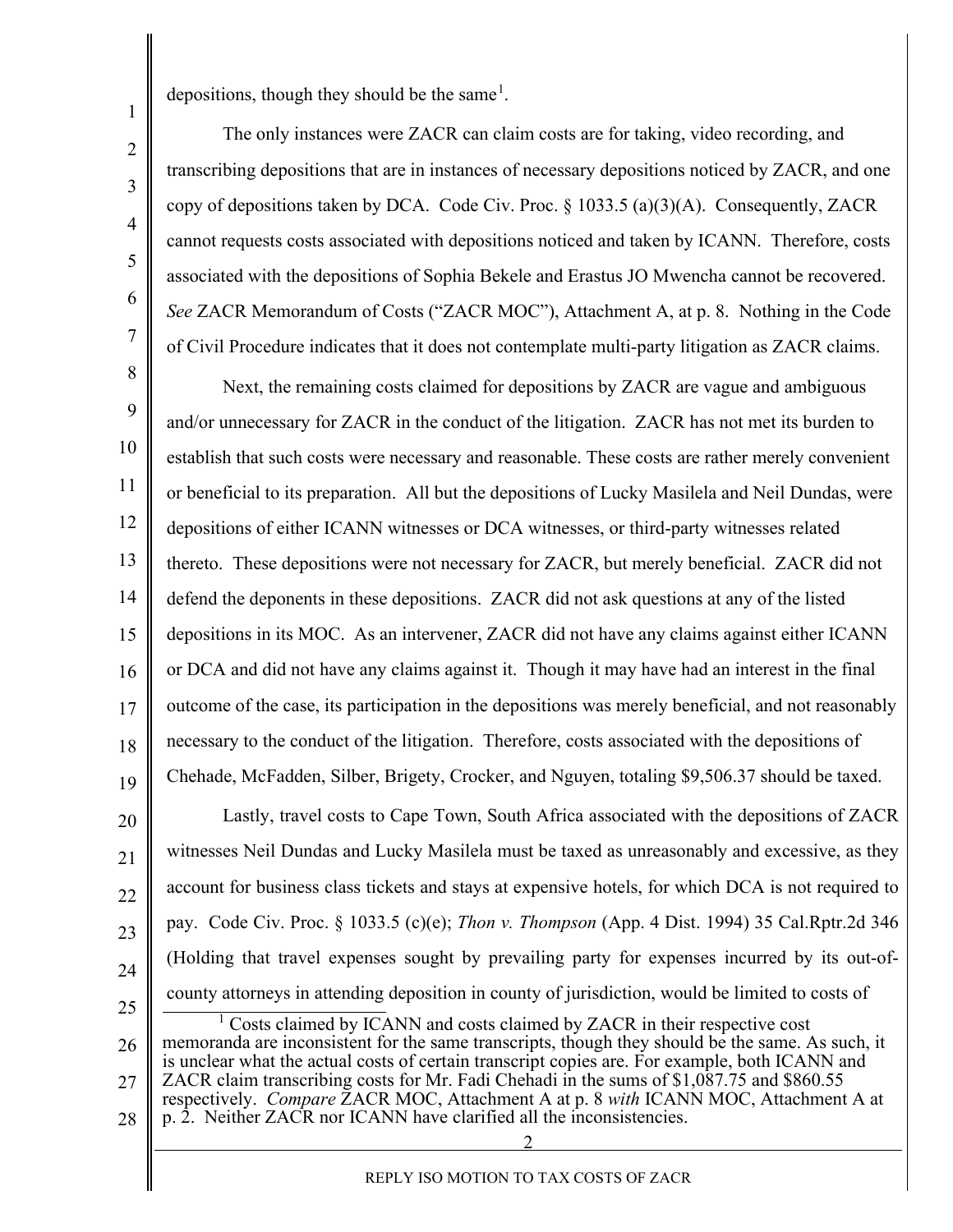commercial flight between city where attorneys practiced and city where deposition occurred; higher cost of charter flight requested by prevailing party were not "reasonably necessary."); *Page v. Something Weird Video* (C.D. Cal. 1996) 960 F. Supp. 1438, 1447 (Holding that flying first-class is not "reasonably necessary" to further litigation).

1

2

3

4

14

15

16

17

5 6 7 8 9 10 11 12 13 ZACR tries to justify its costs by attempting to discredit DCA's argument by claiming DCA has not introduced its own counsel's expenses in attending the aforementioned depositions. Although DCA's costs are irrelevant to the present motion as it is not DCA attempting to establish the reasonableness of its costs, but ZACR, DCA did not pay for luxurious business class travel of its counsel. Second Declaration of Ethan Brown ("Second Brown Decl.") at ¶ 4. Counsel for DCA uniformly took economy or premium economy flights for travel associated with depositions, with the exception of the travel to Cape Town, for which DCA was still charged a reduced amount that was commensurate with a premium economy round trip flight. *Id*. DCA did not pay for luxurious business class flights and hotels for its own counsel, nor should it be obligated to cover such costs for ZACR's counsel.

Moreover, in calculating comparable costs, DCA attempted to account for bookings made close to travel, affording ZACR the benefit of any resulting premiums typically associated with last minute travel, but ZACR seems to think this was not a necessary variable to consider. As such, DCA has conducted another search for similar travel dates.

18 19 20 21 22 23 Based on a Google flight search, round trip flights to Cape Town, South Africa for the period of October 20th through October 25th range between \$696 and \$1,434. Second Brown Decl. at ¶ 2, Ex. 9. Four and five star hotels for that same period near the deposition location range between \$77 and \$136 dollars a night. Second Brown Decl. at ¶ 3, Ex. 10. As such, the \$7,825.77 in travel expenses for even a five night stay instead of a reasonable three night stay is still excessive and must be taxed.

24 25 26 In sum, DCA respectfully requests that the Court tax ZACR's deposition costs found on page 8 of Attachment A to its Memorandum of Costs in at least an amount totaling \$[2](#page-3-0)7,917.38<sup>2</sup>: <sup>2</sup> Note that the total costs of \$27,917.38 calculated by DCA differs from the total

<span id="page-3-0"></span>27 28 deposition costs cited by ZACR because of ZACR's calculation errors, further emphasizing DCA's difficulty of determining the actual costs associated with the listed events. *See* ZACR MOC, Attachment A at p. 8.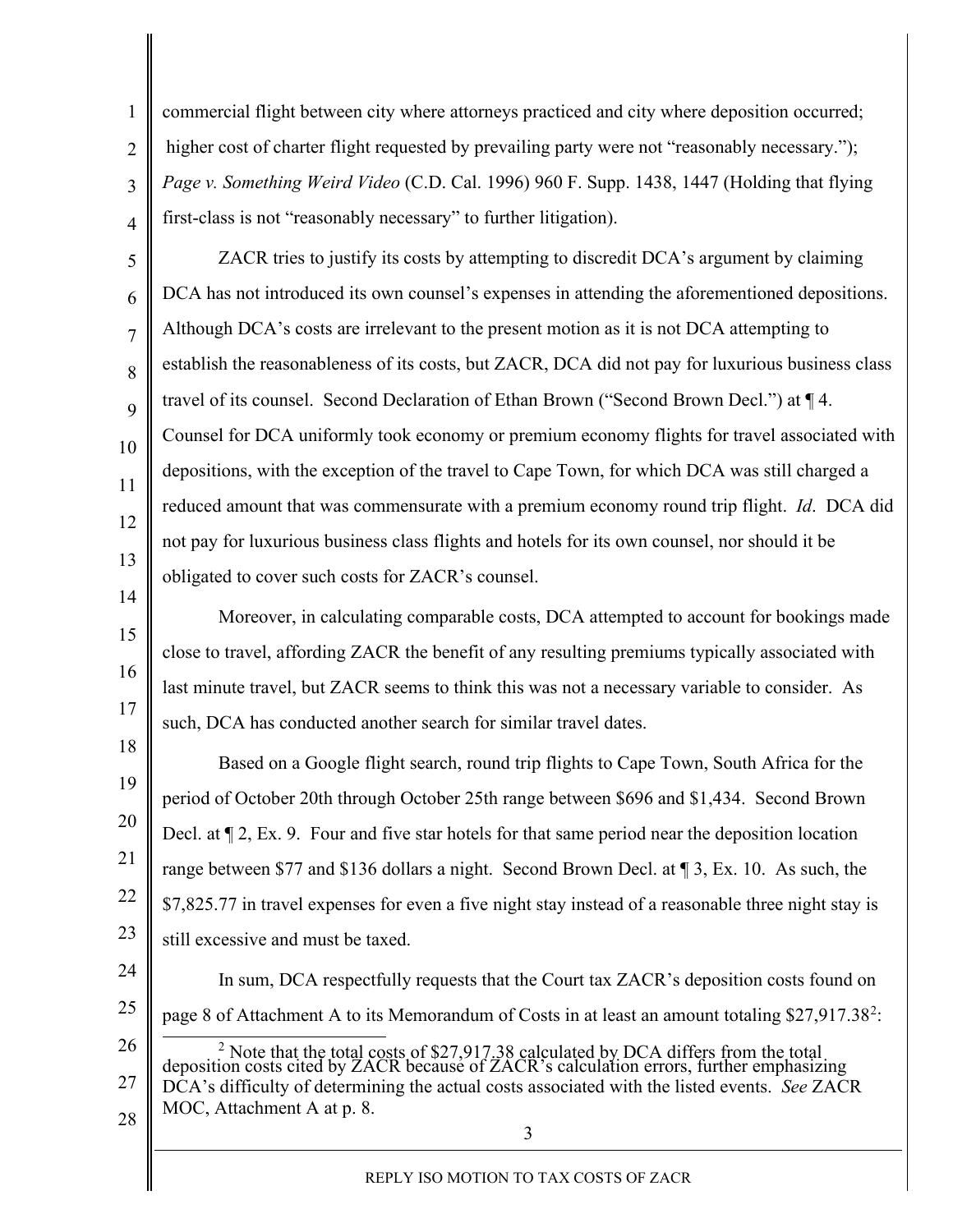1 2

3

4

5

6

7

8

### **B. ZACR Concedes That It Cannot Recover For Costs Associated With ZACR Error, Unnecessary Service of Process Costs, and Unnecessary Photocopying Costs**

ZACR has conceded that it cannot recover the \$461.88 associated with improper filings for the correction of the Declaration of David W. Kesselman and service of process of documents where an electronic service agreement was in place. *See* ZACR Opp. at 8.

# **C. The Discretionary Costs Claimed By ZACR For "Hosting Electronic Documents" Are Not Reasonably Necessary To The Conduct Of The Litigation And Are Unreasonable In Amount**

9 10 11 12 13 14 15 16 17 18 19 20 21 Pursuant to Cal. Code Civ. Proc.  $\P$ 1033.5(a)(15), fees for hosting of electronic documents are allowable if such hosting is ordered by the Court. In order for discretionary costs to be recoverable, they must be both "reasonably necessary to the conduct of the litigation rather than merely convenient or beneficial to its preparation" and "reasonable in amount." Code Civ. Proc. § 1033.5 (c)(2-4). If the costs not specifically allowable are objected to, as is the case here, then the burden of proof lies with the requesting party - ZACR - to demonstrate that the costs were necessary and reasonable. *Ladas,* 19 Cal.App.4th at 774. ZARC seeks to recover \$16,309.68 in unallowable costs associated with hosting electronic documents. Here there was no Court order requiring such hosting. Moreover, neither Defendant ICANN claimed such costs, nor did DCA utilize a document hosting service, further indicating that the hosting was not necessary. Therefore, ZACR does not and cannot meet its burden in demonstrating any such costs were necessary and reasonable. All fees associated with hosting were voluntarily assumed by ZACR for its convenience and benefit, as they were not reasonably necessary for conducting the litigation.

#### 22 23 For these reasons, ZACR should not be allowed to recover electronic hosting costs, and the entire \$16,309.68 amount must be taxed.

**IV. CONCLUSION**

DCA respectfully requests that this Court grant its motion to tax and reduce ZACR's MOC in at least the amount of \$44,688.94 in addition to any such costs the Court deems appropriate to tax.

28

24

25

26

27

4